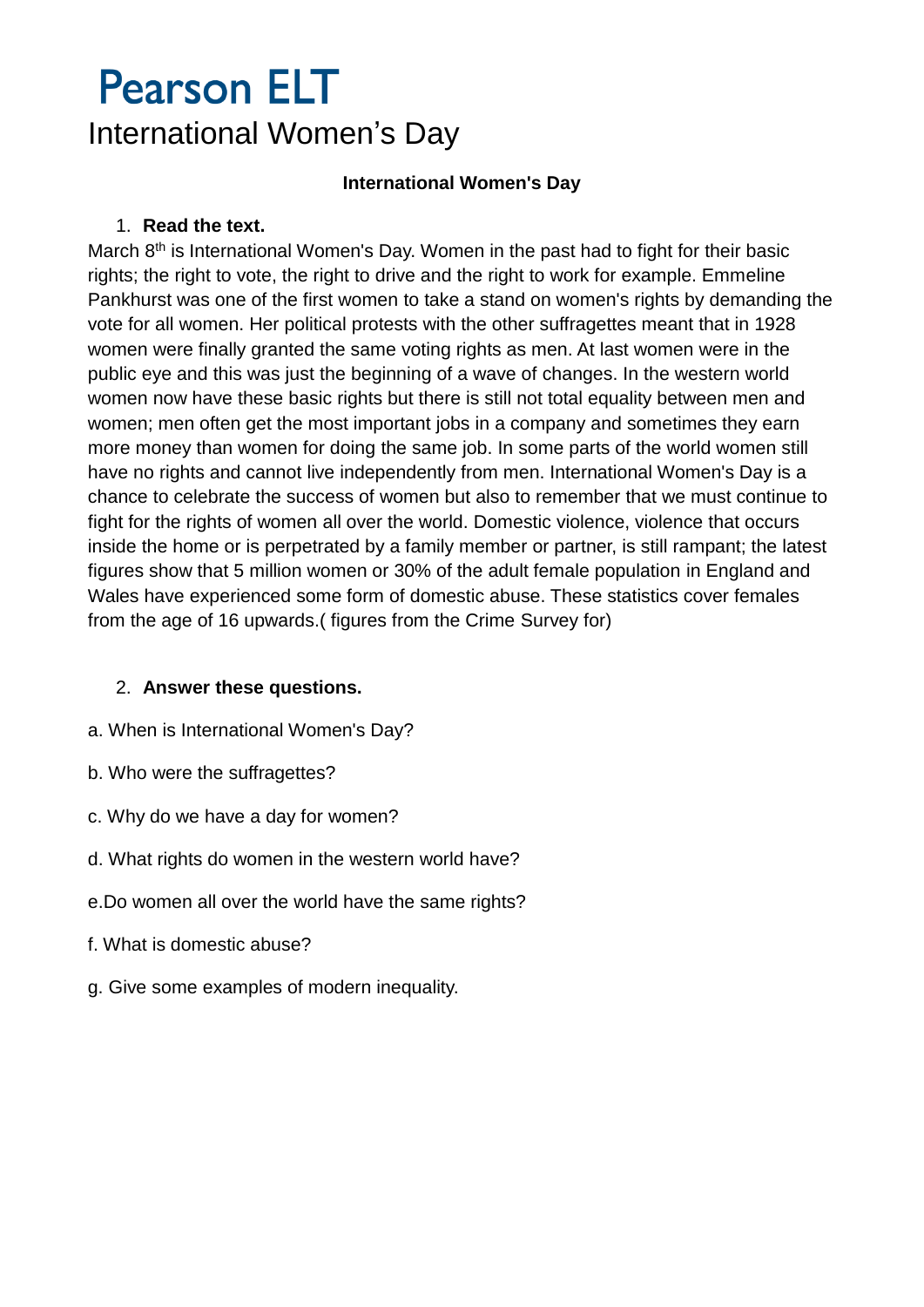# 3. **Match each profile to the right name**.

| a. Marie Curie<br><b>b.</b> Amelia Earhart | 1. This black lady refused to give her<br>seat to a white man on a bus in<br>1953, in Montgomery, Alabama. By<br>refusing, she was rebelling against<br>the segregation of black and white<br>people in America. She received the<br>Congressional Gold Medal in 1999.<br>2. This Russian woman was the first<br>female to go into space. Her<br>spaceship, Vostok V1, was launched<br>from a secret Soviet launch pad in<br>central Asia in 1963. |
|--------------------------------------------|----------------------------------------------------------------------------------------------------------------------------------------------------------------------------------------------------------------------------------------------------------------------------------------------------------------------------------------------------------------------------------------------------------------------------------------------------|
| c. Rosa Parks                              | 3. This scientist was the first woman to<br>win a Nobel prize. She won a Nobel<br>prize for physics with her husband in<br>1903. She won another Nobel<br>prize, this time for chemistry, on her<br>own in 1911.                                                                                                                                                                                                                                   |
| d. Valentina Tereshkova                    | 4. This pilot was the first woman to fly<br>solo across the Atlantic ocean in<br>1932. She was awarded the<br>Distinguished Flying Cross for this<br>achievement                                                                                                                                                                                                                                                                                   |

## **4. Work in pairs. Choose one of the profiles. Introduce yourself to your partner.**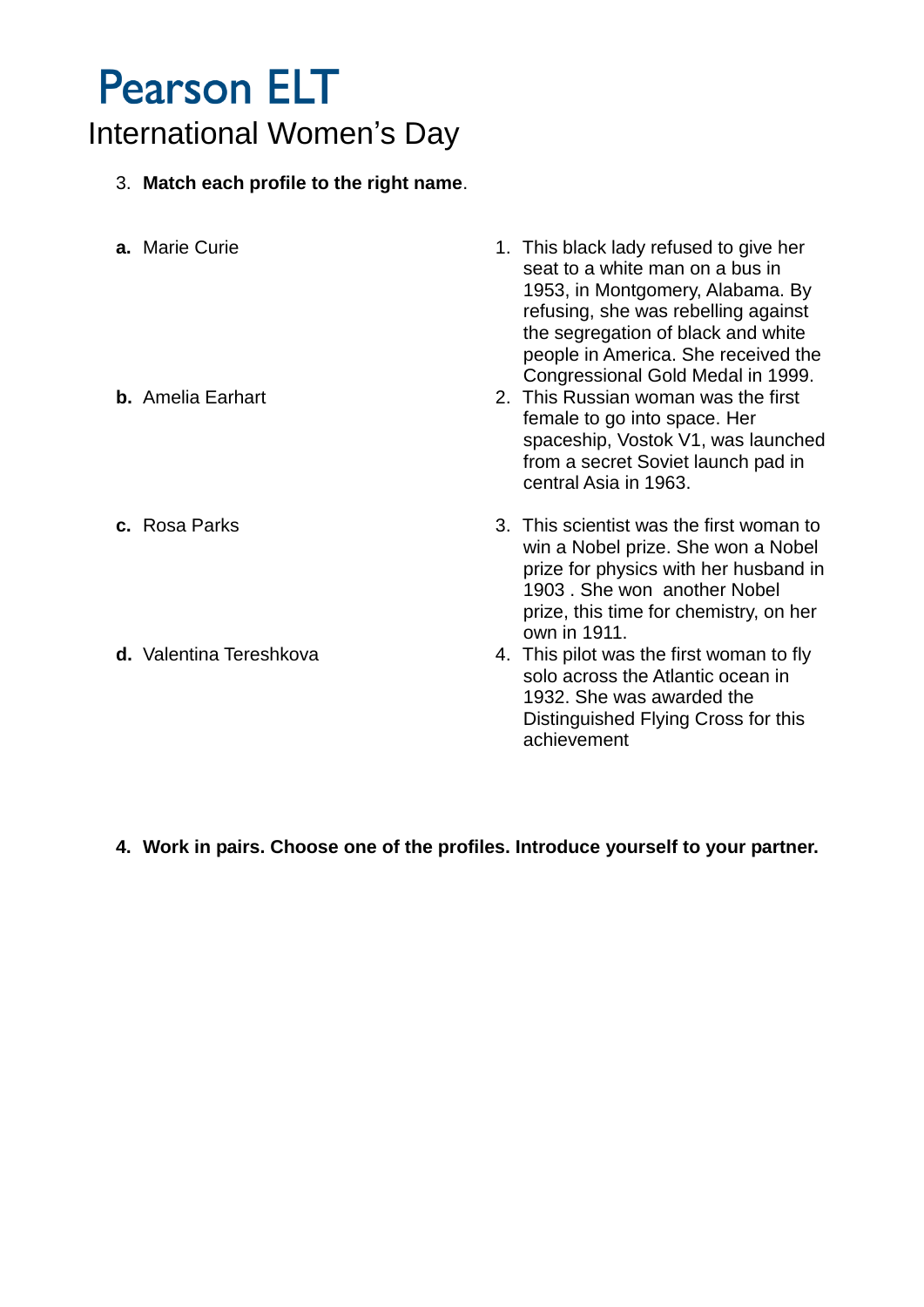## **Teacher's Notes**

1. **Before the reading, ask students what they know about women's rights. Make a list on the board of all the things that women can do now that they couldn't do at the beginning of the 20th century.**

For example: Join the armed forces Join the fire service Vote Have high-powered jobs in politics and banking etc.

### 2. **Sample answers.**

a. March 8th/ It's on the 8th March

b. A group of political activists who organised protests to gain equal rights for women.

- c. To celebrate women's achievements and fight for more equality
- d. The same rights as men.
- e. No, they don't

f. Pyschological or physical abuse by a partner or family member. Men can also be victims but attacks on men tend to be isolated incidents rather than sustained attacks.

g. There are more men in powerful roles. Men are sometimes paid more than women to do the same job.

### 3. **Write on the board: Women who changed the world.**

Then, elicit some famous names and what they are famous for before asking the students to match the famous names and what they achieved in exercise 3.

Name: Achievement:

a 3 b4 c1 d2